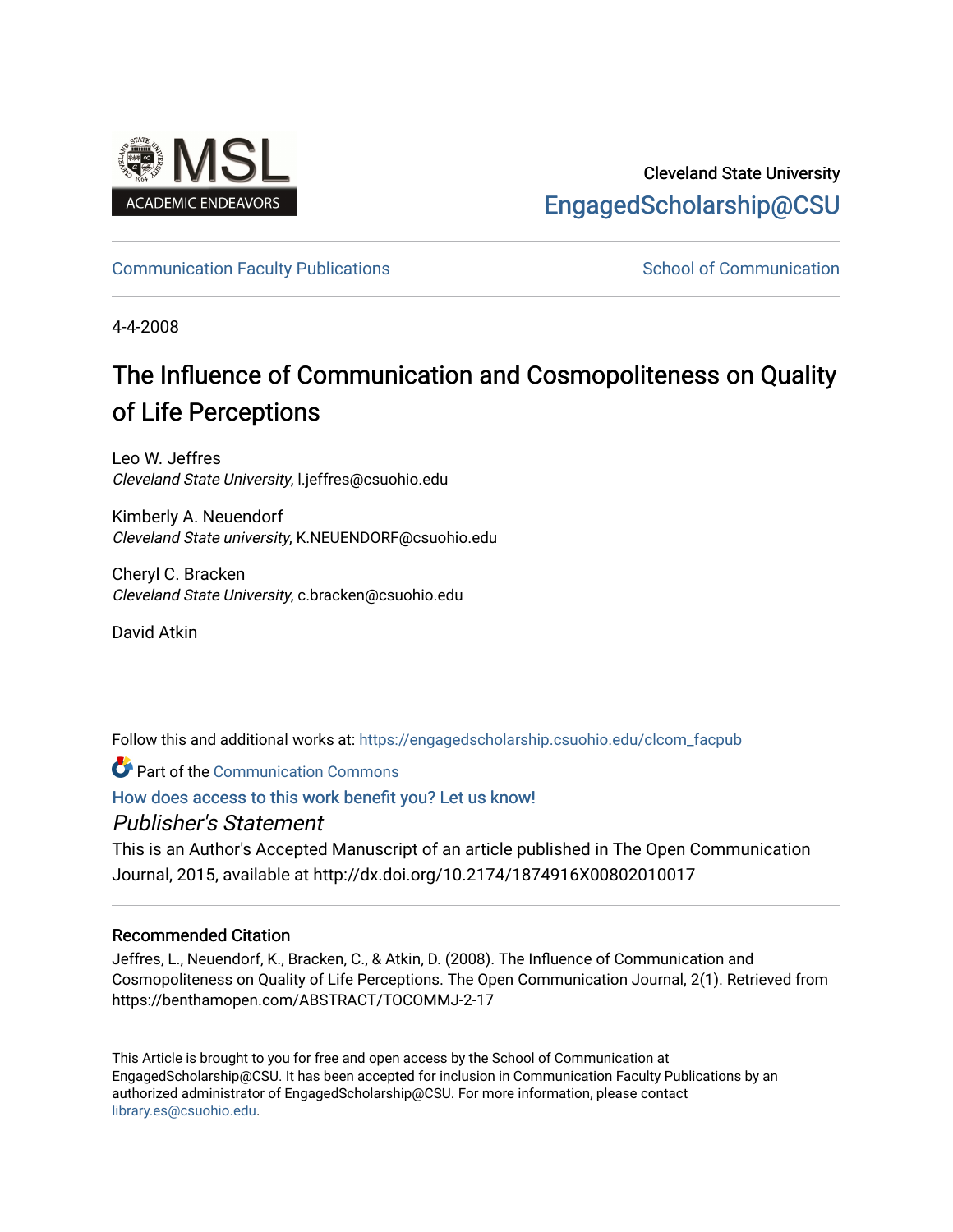## **The Influence of Communication and Cosmopoliteness on Quality of Life Perceptions**

L. Jeffres, K. Neuendorf, C. Bracken and D. Atkin

**Abstract:** This article examines the impact of a sequence of variables that includes people's communication activity and quality of life assessments. Survey results indicate that more cosmopolitan people, those with more diverse interests, those with stronger patterns of media use, and those with higher levels of community knowledge hold stronger assessments of the quality of life available in their community. No such relationships are found for people's assessment of whether the country is headed in the right direction.

#### **INTRODUCTION**

People routinely make assessments about the direction their own lives are taking and whether the nation is headed in the right direction. While responses in polls may be treated as fleeting, quality-of-life assessments also are good summary measures of affect that reflect not only personal circumstances and hopes for the future but also the information and impressions gained through mass and interpersonal communication channels.

The growing body of quality of life research often ignores the work conducted by communication researchers (see Andrews, 1986; Campbell, 1981; Sirgy, 2001; Sirgy & Samli, 1995). People's subjective assessments of their quality of life may be affected not only by the objective environment (Andrews & Withey, 1976 (1974 in Refs.); Headley *et al,* 1991) but also by their personal assessments based on information gained through media and interpersonal channels. This process involves a comparative element, as people make judgments based not only on their own experiences and circumstances but also on messages about their situation and how things are going elsewhere (Campbell *et al.,* 1976). Inglehart and Rabier (1986), Michalos (1986), and others propose an aspiration-adjustment model where the perceived quality of life reflects a gap between aspirations and one's perceived situation. Although aspirations may be internally derived, we also conclude what's possible—or what's desirable—by learning about the quality of life elsewhere. Thus, quality of life assessments are affected by personal experiences, aspirations and hopes that reflect our assessment of what's achievable elsewhere, and messages that tell us about our own immediate environment.

The quality-of-life literature shows that objective conditions influence our satisfaction with life, but subjective factors also are important. Indicators related to QOL assessments over the past 25 years include: life cycle variables, such as  $age<sub>i</sub><sup>1</sup>$  and marital status<sup>ii</sup>; achievement factors such as income and satisfaction with standard of living, $\frac{m}{1}$  occupation,<sup>iv</sup> and education<sup>v</sup>; ascriptive factors such as nationality,<sup>vi</sup> ethnicity,  $x^{\text{in}}$  and gender  $x^{\text{in}}$ ; physical factors such as health<sup>ix</sup> and physical appearance<sup>x</sup>; and geographical factors such as where one lives, e.g., urban vs. rural. $x_i$  Over time, people come to accept their circumstances, and people with quite different levels of affluence are similarly satisfied with their circumstances; several clichés capture this scenario: people "rationalize," come to accept their lot in life, or recognize that money doesn't solve all problems. It's useful, then, to examine how communication variables enter the equation, and how people's orientations toward the environment explain differences in assessments.

<sup>&</sup>lt;sup>1</sup>Younger adults are less satisfied with where they live (Brennan, 1986); levels of satisfaction for all aspects of life except health rise with age (Campbell et al., 1976; Herzog & Rodgers, 1986). Also see Powell (1998) for "myths of aging" and the quality of life and Abeles, Gift and Ory (1994) for research on factors affecting the quality of life over the life course.

<sup>&</sup>quot; Marriage contributes to overall happiness in U.S. and cross-national data (Campbell *et al.,* 1976). Keith and Schafer (1998) looked at three marital types (e.g., equal partners) and the quality of life. Others have examined the quality of life during widowhood (Shea and Schewe,

III Income is positively related to both objective and subjective measures of QOL (Ackerman & Paolucci, 1983; Campbell, 1981), but income explained only a small part of the variance of subjective QOL in cross-national data (Inglehart & Rabier, 1986). Frey and Stutzer (2000) found higher income associated with higher levels of happiness in a survey of 6,000 in Switzerland; the unemployed were much less happy than the employed, independent of income. Also see Cummins (2000), Eckersley (2000), Frey and Stutzer (2001), Graham and Pettinato (2001), Hellevik (2003), Ott (2001), Schyns (2001), Sirgy (1998), Tsou and Liu (2001) and Tatzel (2003). Finding differences in subjective well-being by country but the same relationship between consumption and well-being within country, Ahuvia (2002) proposes that economic development increases consumption, creating more individualistic cultures that encourage people to pursue personal happiness over honor and meeting social obligations.

Occupation makes minor contributions overall; executives and professionals are highest in perceived QOL and the unemployed are lowest ranking on QOL. Job satisfaction was related to overall QOL perceptions (Miehalos, 1986). Also see Warburton and Suiter (1996) for the impact of job dissatisfaction on quality of life.

vEducation is unrelated to QOL or only modestly related, Campbell *et al.* (1976) note, but modest relationships were found in cross-national data.

 $\overline{v}$  International comparisons show many similarities in perceived QOL (Inglehart & Rabier, 1986; Szalai & Andrew, 1980).

Ethnic differences on QOL have been found but there is an interaction between race and income (Campbell *et al.,* 1976).

Viii Bryant and Veroff (1986) found men and women use the same six dimensions in making personal QOL assessments. Also see Camporese, Freguja and Sabbadini (1998) for a recent survey that looked at a woman's lifestyle and quality of life.

 $\frac{dx}{dt}$  Health is important for older people and a priority when problems occur (Campbell *et al.,* 1976). Bowling (1997) looks at measurement of health as a factor in one's quality of life.

x People judged as more attractive report they are more positive but not "more satisfied" with their lives (Campbell et al., 1976).

<sup>&</sup>quot; Urbanites are less satisfied (Fernandez & Kulik, 1981). Also see Parfect and Power  $(1997)$  for planning as a factor affecting urban quality of life.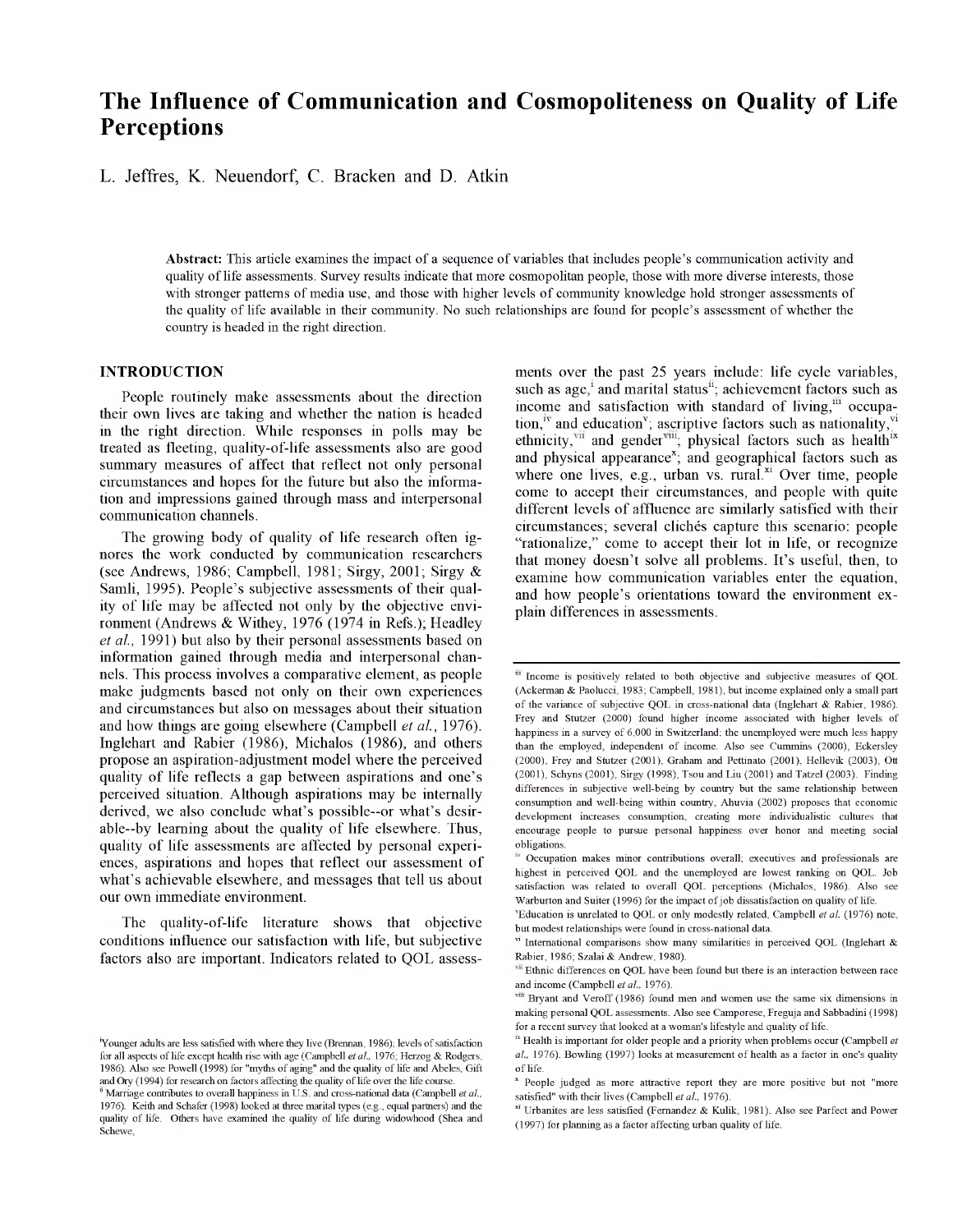A concept that captures differences in how people orient themselves to their environment is found in "cosmopoliteness," which has been invoked as a construct reflecting people's broader outlook on life. Cosmopoliteness has been linked to education and social categories, particularly in the diffusion of innovations literature (Rogers, 2003; also see McLeod *et al.,* 1996, Neuwirth, Salmon & Neff, 1989). Given a particular context, quality of life assessments of those with broader interests and involvement in a more diverse network—including interpersonal and mass communication channels—should differ from those with more narrow interests and a more homogeneous network.

One interpretation of "cosmopoliteness" stresses the extent to which one is oriented toward the community in which one lives or is oriented beyond that toward the nation and international context (e.g., Cunningham, Cunningham & English, 1974). "Cosmopoliteness" also has been conceptualized to refer to identification with a broader context, beyond one's nation or culture, as attitudes showing more tolerance of ideas or cultures other than one's own (Robinson & Zill, 1997), and as appreciation-understanding of contexts and cultures beyond one's own (Merton, 1957).

People who are more cosmopolitan in terms of local orientation, cultural identification, and cultural appreciation also should have a more diverse communication network of interpersonal and mass communication channels, although the composition of one's personal communication network is not entirely a matter of choice. People with a more cosmopolitan orientation should have broader interests in the world around them and would learn more about the environment from their media and interpersonal channels from that network. This knowledge about the environment would be used in making broader assessments about the quality of life available in their immediate context as well as in the larger nation. The following sequence of variables encapsulates this dynamic :

| Social<br>Categories $\rightarrow$ | Cosmo<br>orientation $\rightarrow$ | <b>Broader</b><br>interests $\rightarrow$ |  |
|------------------------------------|------------------------------------|-------------------------------------------|--|
| IP Com&                            | Greater                            | OOL                                       |  |
| MM Use $\rightarrow$               | knowledge $\rightarrow$            | Assessments                               |  |

The sources of influence on people's quality of life assessments include personal experiences and observation about their objective environment, and these are often reflected in the social categories that measure status and condition, including education and income, gender and ethnicity.<sup>xii</sup> Status has been linked to a cosmopolitan orientation in the diffusion literature, as noted earlier. Here our focus is on an interpretation of cosmopoliteness reflecting a stronger appreciation of other cultures and a broader identification. These in turn should be linked to stronger interests in public affairs in general, but particularly in news about what's going on in other parts of the country and around the world—a notion captured by the diffusion of innovations literature. When people interact with others or turn to the mass media, they are more likely to seek out news, topics, issues and events that reflect these broader interests, and this should result in higher levels of knowledge about the larger environment, including their communities and the public area in general (Neuendorf *et al.,* 2000). The final step is the formation of assessments about the quality of life in the larger environment. We will examine the relationships between these factors and QOL assessments by asking following:

RQ1: How are quality of life perceptions related to social categories, cosmopoliteness, interests, involvement in mass and interpersonal channels, and environmental knowledge?

#### **METHODS**

Variables were examined in a survey conducted in a diverse Midwest metropolitan area.<sup>xiii</sup> Some 351 respondents were interviewed using a computer-aided telephone interviewing (CATI) system, with a response rate of 50 percent. Interviewing was conducted in the evening hours, and the survey was introduced as a metro poll containing a variety of items. Following are the variables as operationalized from the sequence, although further detail can be found in the tables:

Social categories. The survey included common measures of ascriptive (gender, race), achievement (education, household income) and life cycle (age, marital status) variables.

Quality of life assessments. Respondents were asked to assess the quality of life available in the metropolitan area where they lived with the following item: "First, I'd like you to imagine a scale from 0 to 10, with 0 being the worst place to live and 10 being the best place to live. On this scale, how would you rank the [name of city] area?"

The standard item used in national public opinion polls to indicate satisfaction with the country was used for a national QOL assessment. Using a 0-10 scale, where 0 meant they strongly disagreed and 10 meant they strongly agreed, respondents were asked how much they agreed that "The country is headed in the right direction."

Diversity of interests in environment. Respondents were told, "Now, I'm going to ask how interested you are in a variety of things, using a 0-10 scale where 0 means you're not at all interested and 10 means you're extremely interested. You may give any number between 0 and 10 to indicate how interested you are." Some 16 items were included, ranging from entertainment and politics to cooking, the arts, religion and outer space. For the analysis, the items were standardized and a summary score computed for an overall measure of "diversity of interests" (alpha = .76). Three additional interest items were utilized in the cosmopoliteness measure that follows.

Cosmopoliteness. Several different types of items were used to measure cosmopoliteness. Respondents were asked

<sup>&</sup>lt;sup>xii</sup> Much of the QOL research focuses on the relationship between people's physical and social environment and measures of the quality of life. That relationship is not as strong as might be expected. Campbell (1981, pp. 2, 4) notes, "correspondence between our objective conditions and our subjective experience is very imperfect. If we try to explain the population's sense of well-being on the basis of objective circumstances, we will leave unaccounted for most of what we are trying to explain" (also see Diener & Suh, 1997).

The sample included 56 percent women and 44 percent men. The median age was 40, with 15 percent age 60 or older and 15 percent age 25 or younger. Twenty percent were high school graduates, 29 percent had some college, and 30 percent were college graduates. The median household income was about \$40,000. Some 19 percent of respondents were black/African American, two thirds were white/Caucasian, 2 percent were Hispanic, 2 percent Asian and the others mixed or other.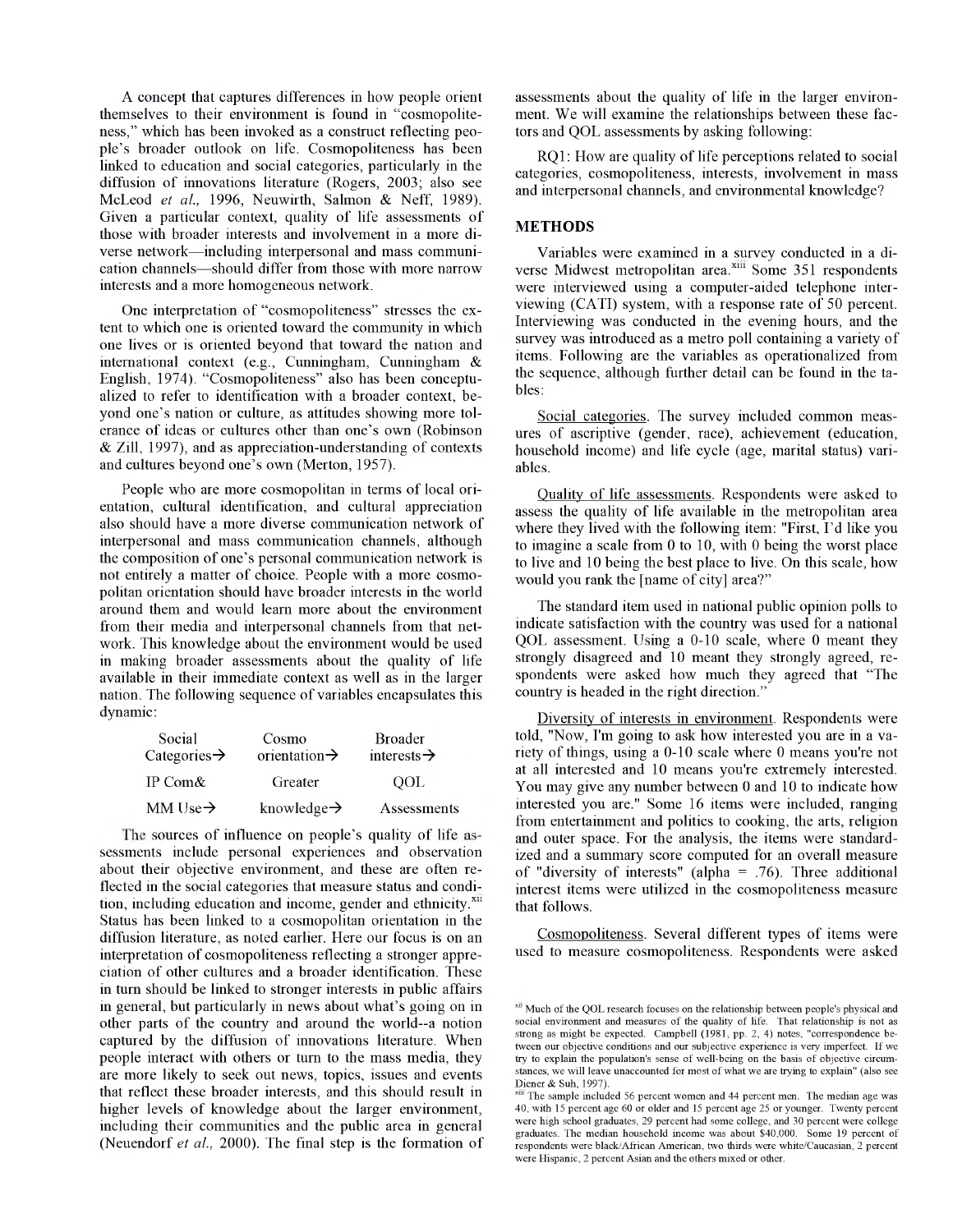to use a 0-10 scale (where 0=strongly disagree, 5=neutral, 10=strongly agree) to tell how much they agreed with three items, one focusing on how people see themselves as international citizens ("I think of myself as a citizen of the world."), another focusing on communication with people from different backgrounds ("In any given month, I communicate with people from a wide variety of backgrounds and cultures."), and one emphasizing awareness of events around the world ("I'm more aware of what's going on around the world than most of my friends."). Three additional items asked respondents to use a 0-10 scale to rate their interest in travel to different countries, current events in other countries, and other cultures. Finally, respondents were asked for the number of times they had traveled outside the United States in the past five years. These items were factor analyzed, with orthogonal (varimax) rotation, yielding two factors. Loading on the first factor, which accounted for 36 percent of the variance, were four items: interest in current events in other countries, interest in travel to different countries, interest in other cultures, and the number of times one has traveled outside the United States in the past five years; the factor was labeled International Focus. $\overline{x}$ <sup>iv</sup> Loading on the second factor were three items—agreeing with the following statements: "I think of myself as a citizen of the world," "In any given month, I communicate with people from a wide variety of backgrounds and cultures," and "I'm more aware of what's going on around the world than most of my friends." Interest in other cultures loaded on the second factor as well. This factor was labeled Cosmopolitan Communication and Attitude; it accounted for  $17.3$  percent of the variance.<sup>xv</sup> Factor scores were retained for use as variables.

Mass and interpersonal channels of communication. Level of activity using mass media and interpersonal communication channels was measured using two strategies. Traditional items were used to measure media use. Respondents were asked how many hours of television they watched yesterday, how many hours they listened to the radio yesterday, how many days last week they read a newspaper, how many different magazines they read regularly, the number of books read in the past six months, the number of borrowed or rented videos watched in the past month, and the number of times in the past month they went out to see a movie in a theater. Responses were standardized and summed up for a measure of overall mass media use.

For a measure of involvement in interpersonal communication channels, respondents were told, "Now, I'd like you to think about the number of people you talked with today. Please indicate how many people you talked with in each of the following." The contexts given were: people in your household, including spouse, children, others; people in your neighborhood, including neighbors or people at local stores, in public places or on public transit; people elsewhere in the city; people in the [metro] area you spoke with on the phone; people outside the area you spoke with on the phone. Two variables were derived from these items<sup>xvi</sup>.

Knowledge of the environment: One set of items tapped knowledge of the immediate environment, the metropolitan area in which respondents lived, while a second set measured knowledge of the larger international environment. The five items used to assess community knowledge covered people, places and events across time.<sup>xvii</sup> The mean number of correct items was 2.0 (standard deviation =  $1.35$ ), with  $16.8\%$ getting none correct, 19.4% one correct, 26.2% two correct, 22.5% three correct, 12.5% four correct and 2.6% all five correct. Four items tapped knowledge of the international environment. $x^{viii}$  The mean number of correct responses was 2.03 (standard deviation  $= 1.12$ ), with 8% getting none correct, 24% one correct, 33% two correct, 24% three correct and 10% all four correct.

#### **RESULTS**

Hierarchical regression analysis was used to answer the research question, with variables entered in the same order as reflected in the sequence: social categories, cosmopoliteness (factor scores representing cosmopolitan attitude and international interests-travel), diversity of interests (single summary measure across 16 items), activity in mass and interpersonal communication channels (summary media use score and the two measures of interpersonal communication links across contexts), and finally, two measures of knowledge of the environment (community knowledge and international public affairs knowledge). In the first regression, the assessment of the community quality of life was the criterion variable.

Note: For each regression variables were entered as follows: social categories=household income, education level, gender, married marital status, Caucasian ethnicity; cosmopoliteness=cosmopolitan attitude, international intereststravel; diversity of interests=16 item scale score; activity in communication channels=media use index, raw score of interpersonal links across contexts, summary index of standardized scores of interpersonal links across contexts; knowledge indexes=five-item metro knowledge index, fiveitem international public affairs knowledge index.

As Table 1 shows, social categories have little impact in explaining the QOL assessment, but the impact of cosmopoliteness approaches significance (F Ch.=2.9, p<055), and it's the measure of international interests and travel that is significant. A cosmopolitan attitude is unimportant. The broader measure of diversity of interests across 16 domains

<sup>&</sup>lt;sup>xiv</sup> All items loaded at .70 or higher.

xv All variables loaded at .50 or higher on this factor. Communalities for the cosmopolite variables, which represent the proportion of a variable's total variance that is accounted for by the factors, were: interest in current events in other countries, .54; interest in travel to different countries, .54; interest in other cultures, .51; the number of times one has traveled outside the United States in the past five years, .59; thinking of oneself as a citizen of the world, .68; communicating with people from a wide variety of backgrounds and cultures, .67; and awareness of what's going on around the world compared to friends, .57.

<sup>&</sup>lt;sup>xvi</sup> First, a summary score of the number of people talked to was computed. Since this measure is merely a summary score, one category could overwhelm the others, e.g., someone could work with the public and engage in many personal conversations but have little interpersonal contact outside work. For a second measure, the items were standardized and a summary score computed for a measure of the strength of interpersonal communication links across contexts; this measure thus reflects a broader measure of the strength of interpersonal connections.

 $\bar{m}$  One asked respondents to identify from five options the current president of the city council (correctly chosen by 43%), one asked respondents to pick from six choices the neighborhood in which the metro zoo was located (correctly identified by 50%), one asked which of five individuals was the new owner of the professional baseball team (58% correct), one asked respondents to select from six options the founder of a wellknown suburban community with a national reputation (26% correct), and one asked which of six businesses did not have its headquarters in the metro region (25% correct). One asked where Kosovo was located (60% correct), a second asked whether conservatives or moderates had won the recent parliamentary elections in Iran (31% correct), a third asked for the major religion in Indonesia (28% correct), and a fourth asked which continent had been most devastated by AIDS (83% correct).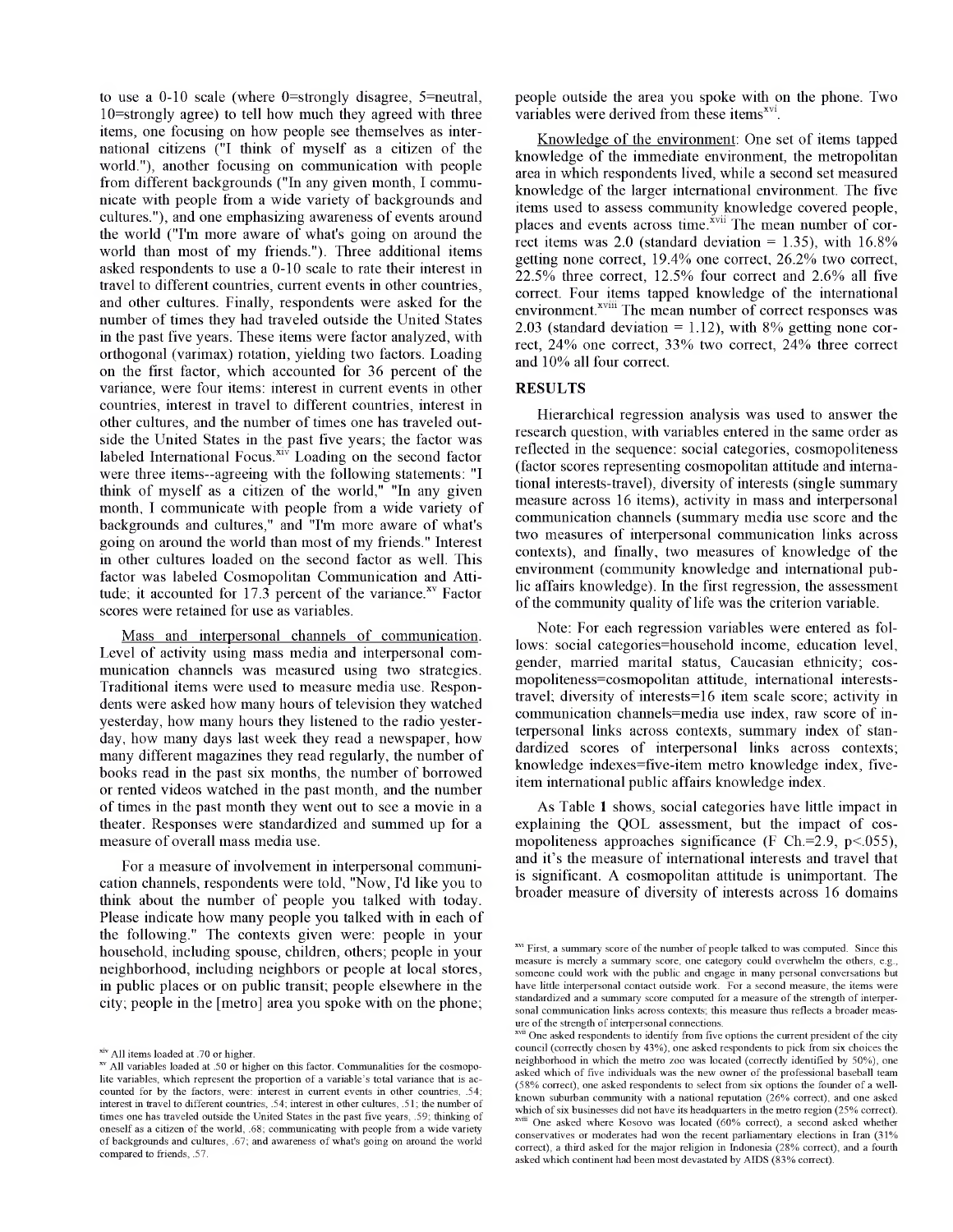|                                                             | R                                     | R Sq.<br>Change | F<br>Change          | Standardized<br><b>Betas</b>                                                                             |  |
|-------------------------------------------------------------|---------------------------------------|-----------------|----------------------|----------------------------------------------------------------------------------------------------------|--|
| Social Categories                                           | .097                                  | .009            | .38, n.s.            |                                                                                                          |  |
| Cosmopoliteness                                             | .182                                  | .024            | 2.9,<br>$p = 0.055$  | Intl. interests-<br>travel $\beta$ =.15,<br>$p = 0.02$                                                   |  |
| Diversity of<br>Interests                                   | .223                                  | .017            | 4.2,<br>$p = 0.04$   | Diversity of<br>interests $\beta$<br>$=.16, p=.04$                                                       |  |
| Communication<br>Indexes                                    | .273                                  | .025            | 2.2,<br>$p = 0.10$   | Media use<br>index $\beta = 15$ ,<br>$p = 0.02$                                                          |  |
| Knowledge<br>Indexes                                        | .356                                  | .052            | 6.9,<br>$p = 0.001$  | Community<br>knowledge $\beta$<br>$=.21, p=.005;$<br>Intl. knowl-<br>edge $\beta = -23$ ,<br>$p = 0.002$ |  |
|                                                             | $R = 356$ , R Sq = 126, F=2.4, p=.004 |                 |                      |                                                                                                          |  |
| <b>Predicting Assessment of Direction Country is Headed</b> |                                       |                 |                      |                                                                                                          |  |
| Social Categories                                           | .201                                  | .040            | $1.68$ , n.s.        | Age $\beta = 13$ ,<br>$p = 0.053$                                                                        |  |
| Cosmopoliteness                                             | .226                                  | .051            | 1.33, n.s.           |                                                                                                          |  |
| Diversity of<br><b>Interests</b>                            | .254                                  | .064            | 3.36,<br>$p = 0.068$ | Diversity of<br>interests $\beta$<br>$= 14, p = 068$                                                     |  |
| Communication<br>Indexes                                    | .259                                  | .067            | .22, n.s.            |                                                                                                          |  |
| Knowledge<br>Indexes                                        | .265                                  | .070            | .41, n.s.            |                                                                                                          |  |
|                                                             | $R = 265$ , R Sq. = 07, F=1.25, n.s.  |                 |                      |                                                                                                          |  |

**Table 1. Predicting Assessment of Quality of Life Available in Metropolitan Area**

also has a positive impact on QOL assessment (beta=.16, p=04). The three measures of activity in communication channels collectively do not explain additional variance in the metro QOL assessment (F Ch.= $2.1$ , p=.10), but the beta for the media use measure is significant (beta=.15,  $p=0.02$ ). Finally, both knowledge indexes have an impact in the final step (F Ch.= $6.9$ , p=.001), but, while community knowledge has a positive impact on community QOL assessment (beta=.21, p=.005), international public affairs knowledge is negatively associated (beta—.23, p=.002). In the final equation, all significant predictors retain their status, with one exception, the measure of diversity of interests drops just below the standard level of acceptance (beta=.15, p=.06).

In the second regression, the criterion variable was respondents' assessment of whether the country was headed in the right direction. As Table <sup>1</sup> shows, none of the blocks of variables are significant predictors, although the measure of diversity of interests comes close (F Ch.=3.4, beta=.14, p=.068). In addition, the final equation fails the significance

tests, suggesting that our affective measure of the national QOL is a more fleeting political statement than is a broader assessment of where the country's heading.

#### **DISCUSSION**

In its exploration of communication influences, the present study finds that people's assessment of the quality of life available in their community is not merely a reflection of demographics and the objective conditions people face. People with a more cosmopolitan orientation—interest in other cultures and countries—and those with more diverse interests see a more positive environment, suggesting that "the grass isn't always greener" and comparisons may make some residents more contented. And, while the media are assailed for presenting bad news (e.g., Gerbner *et al.,* 1986), here the media use index is a positive predictor of community QOL. Knowledge also makes a contribution, so that those who are more aware of their community have a more positive outlook.<sup>xix</sup>

One explanation for these findings might lie in that fact that the rapidly fragmenting media environment is presenting a mixed set of messages, which can range from crime reporting in mass media to highly tailored web and interpersonal (e.g., email) channels that can cultivate a more positive sense of civic involvement (e.g., Bucy, Gantz, & Zhang, 2007; Jeffres, 2007). Although only sporadically examined in the communication literature, often in conjunction with such concepts as diffusion of innovations, the concept of cosmopoliteness should assume greater importance as the knowledge economy unfolds (e.g., Rogers, 2003). As communities and nations vie for a relatively fixed pool of knowledge workers, an emerging class to which their fortunes are increasingly tied, the present results suggest that a strong media infrastructure may be critical in maintaining QOL assessments. And, as Putnam (1996) argues, the enhancement of a region's "social capital" is contingent on the ability to recruit and retain this new creative class.

In sum, perhaps the most encouraging aspect of our findings is the positive link between media use and QOL assessments, which contradicts past work suggesting that heavy media use has contributed to a sense of civic malaise and disengagement (e.g., Mindich, 2004). Given that media are now shrinking the globe, and new media like the Internet are linked with cosmopolitan attitudes (e.g., Jeffres *et al.,* 2004), it will be important to assess these relationships between communication, cosmopoliteness and QOL assessments in later work.

#### **REFERENCES**

- Abbe, A., Tkach, C., & Lyubomirsky, S. (2003). The art of living by dispositionally happy people. Journal of Happiness Studies, 4, 385-404.
- Abeles, R., Gift, H., & Ory, M. (Eds.). (1994). Aging and quality of life. New York: Springer Pub. Co.
- Ackerman, N. & Paolucci, B. (1983). Objective and subjective income adequacy: Their relationship to perceived life quality measures. *SocialIndicators Research, 12,* 25-48.
- Ahlbrandt, R.S. Jr. (1986). Using research to build stronger neighborhoods: A study of Pittsburgh's neighborhoods. In R.B. Taylor (Ed.), *Urban neighborhoods, research and* policy (pp. 285-309). New York: Praeger.
- Ahuvia, A.C. (2002). Individualism/collectivism and cultures of happiness: A theoretical conjecture on the relationship between consumption, culture and subjective well-being at the national level. *Journal of Happiness Studies, 3,* 23-36.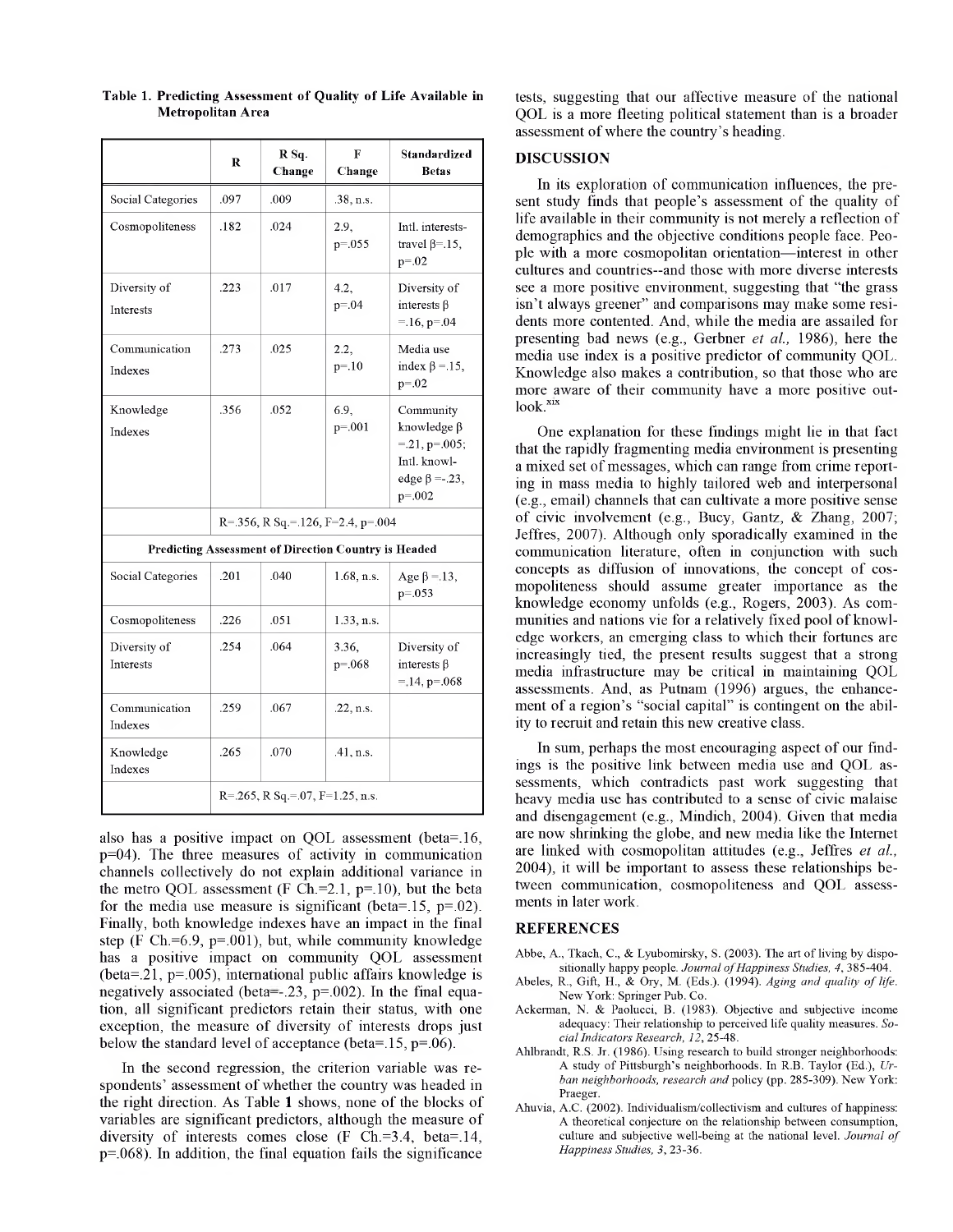- Andrews, F. M. (Ed.). (1986). *Research on the quality of life.* Ann Arbor Social Research. Ann Arbor: University of Michigan.
- Andrews, F., & Withey, S. (1974). Developing measures of perceived life quality: Results from several national surveys. *Social Indicators, 1,* 1-26.
- Bowling, A. (1997). *Measuring health: A review of quality of life measurementscales. Philadelphia,* PA: Open University Press.
- Bowling, A. & Windsor, J. (2001). Toward the good life: A population survey of dimensions of quality of life. *Journal of Happiness Studies, 2,* 55-82.
- Brennan, J. (1986). Majority of American like where they live. A report on ABC News Washington Post Poll conducted February. New York City: ABC News.
- Bryant, F. & Veroff, J. (1986). Dimensions of subjective mental health in American men and women. In F. Andrews (Ed.), *Research on the Quality of Life* (pp. 117-146). Ann Arbor, MI: Institute for Social Research, University of Michigan.
- Bucy, E., Gantz, W., & Wang, Z. (2007). Media technology and the 24 hour newscycle. In C. Lin & D. Atkin (Eds.), *Communication technology and social change: Theory and implications* (pp. 143- 163). Mahwah, NJ: LEA.
- Campbell, A. (1981). *The sense ofwell-being in America: Recent patterns and trends.* New York: McGraw-Hill Book Co.
- Campbell, A., Converse, P., & Rodgers, W. (1976). *The quality of American life.* New York: Russell Sage.
- Camporese, R., Freguja, C., &, Sabbadini, G. (1998). Time use by gender and quality of life. *Social Indicators Research*, 44, 119-144.
- Cline, M. (1995). Supporting the quality of life of single parent homeless families: A case study. In J. Sirgy & A. Samli (Eds.), *New dimensions in marketing/ quality-of-life research* (pp. 137-150). Westport, CT: Quorum Books.
- Cohen, A. B. (2002). The importance of spirituality in well-being for Jews and Christians. *Journal ofHappiness Studies, 3,* 287-310.
- Csikszentmihalyi, M. & Hunter, J. (2003). Happiness in everyday life: The uses of experience sampling. *Journal ofHappiness Studies, 4,* 185- 199.
- Cummins, R. A. (2000). Personal income and subjective well-being: A review. *Journal ofHappiness Studies, 1,* 133-158.
- Cunningham, W.H., Cunningham, I.C.M., & English, W. D. (1974). Sociopsychological characteristics of undergraduate marijuana users. *Journal ofGenetic Psychology, 125,* 3-12.
- Diener, E. & Lucas. R. E. (2000). Explaining differences in societal levels of happiness: Relative standards, need fulfillment, culture, and evaluation theory. Journal of Happiness Studies, 4, 41-78.
- Diener, E. & Suh, E. (1997). Measuring quality of life: Economic, social and subjective indicators. *Social Indicators Research, 40* (1-2), 189-216.
- Easterlin, R.A. (2001). Life cycle welfare: Trends and differences. *Journal ofHappiness Studies, 2,* 1-12.
- Eckersley, R. (2000). The mixed blessings of material progress: Diminishing returns in the pursuit of happiness. Journal of Happiness Stud*ies, 1, 267-292.*
- Fernandez, R.M. & Kulik, J. C. (1981). A multilevel model of life satisfaction: Effects of individual characteristics and neighborhood composition. *American Sociological Review, 46,* 840-850.
- Ferriss, A.L. (2002). Religion and the quality of life. *Journal of Happiness Studies, 3,* 199-215.
- Frey, B.S. & Stutzer, A. (2000). Happiness prospers in democracy. *Journal ofHappiness Studies,* 7, 79-102.
- Frey, B.S. & Stutzer, A. (2001). *Happiness and economics.* Princeton, NJ: Princeton University Press.
- Fried, M. (1986). The neighborhood in metropolitan life: Its psychosocial significance. In R.B. Taylor (Ed.), *Urban neighborhoods, research andpolicy* (pp. 331-363) New York, Praeger.
- Gerbner, G., Gross, L., Morgan, M., & Signorielli, N. (1986). Living with television: The dynamics of the cultivation process. In J. Bryant & D. Zillman (Eds.), *Perspectives on media effects* (pp. 17-40). Hillsdale, NJ: Erlbaum.
- Graham, C. & Pettinato, S. (2001). Happiness, markets and democracy: Latin America in comparative perspective. Journal of Happiness *Studies, 2,* 237-268.
- Groot, W., & Van Den Brink, H. M. (2002). Age and education differences in marriages and their effects on life satisfaction. *Journal of Happiness Studies, 3,* 153-165.
- Headley, B., Veenhoven, R., & Wearing, A. (1991). Top-down versus bottom-up theories of subjective well-being. *Social Indicators Research, 24,* 81-100.
- Hellevik, O. (2003). Economy, values and happiness in Norway. *Journal of Happiness Studies, 4,* 243-283.
- Hertzog, A. & Rodgers, W. (1986). Satisfaction among older adults. In F. Andrews (Ed.). *Research on the quality of life* (pp. 235-251). Ann Arbor, MI: Institute for Social Research, University of Michigan.
- Heylighen, F. & Bernheim, J. (2000). Global progress II: Evolutionary mechanisms and their side-effects. Journal of Happiness Studies, 1, 351-374.
- House, J.S. (1986). Social support and the quality and quantity of life. In F.M. Andrews (Ed.), *Research on the Quality ofLife* (pp. 253-269). Ann Arbor, MI: Institute for Social Research, University of Michigan.
- Ingelhart, R. & Rabier, J. (1986). Aspirations adapt to situations-but why are the Belgians so much happier than the French? In F. Andrews (Ed.), *Research on the quality of life* (pp. 1-56). Ann Arbor, MI: Institute for Social Research, University of Michigan.
- Jeffres, L. (2007). Media technology in civic life. In C. Lin and D. Atkin (Eds.), *Communication technology and social change: Theory and implications* (pp. 125-141). Mahwah, NJ: LEA.
- Jeffres, L., Atkin, D., Bracken, C., & Neuendorf, K. (2004). Cosmopoliteness in the Internet age. *Journal of Computer Mediated Communication, 10 (1), Article 2.*
- Jeffres, L. & Dobos, J. (1995). Separating people's satisfaction with life and public perceptions of the quality of life in the environment. *Social Indicators Research 34,* 181-211.
- Jeffres, L.W., Neuendorf, K., & Atkin, D. (2000). Media use patterns and public perceptions of the quality of life (pp. 369-385). In *Proceedings of the Second International Conference on Quality of Life in Cities, Volume 2.* (pp. 369-385) Singapore: The National University of Singapore.
- Kasser, T. & Sheldon, K. M. (2002). What makes for a merry Christmas?" *Journal ofHappiness Studies, 3,* 313-329.
- Keith, P. & Schafer, R. (1998). Marital types and quality of life. *Marriage andFamily Review 27,* 19-35.
- Lane, R.E. (2000). Diminishing returns to income, companionship—and happiness. *Journal ofHappiness Studies, 1,* 103-119.
- Lykken, D. (2000). Happiness: *The nature and nurture ofjoy and contentment.* New York: St. Martin's Press, Inc.
- McLeod, J.M., K. Daily, K., Guo, Z., Eveland, W. B., Bayer, J., Yang, S., & Wang, H. (1996). Community integration, local media use and democratic processes. *Communication Research 23,* 179-209.
- Merton, R.E. (1957). *Social theory and social structure.* Glencoe, IL: Free Press.
- Michalos, A. (1986). Job satisfaction, marital satisfaction and the quality of life: A review and preview. In F. Andrews (Ed.), *Research on the quality of life* (pp. 57-83). Ann Arbor, MI: Institute for Social Research, University of Michigan.
- Mindich, D. (2004). *Tuned out.* New York: Oxford.
- Munoz-Sastre, M.T., Vinsonneau, G., Neto, F., Girard, M., & Mullet, E. (2003). Forgivingness and satisfaction with life. *Journal of Happiness Studies, 4,* 323-335.
- Neuendorf, K., Jeffres, L.W., Skalski, P., & Atkin, D. (2000). Perceptions of quality of life and affective characteristics: An urban examination. *In Proceedings of the Second International Conference on Quality ofLife in Cities, Volume 2* (pp. 401-422). Singapore: The National University of Singapore.
- Neuwirth, K., Salmon, C. T., & Neff, M. (1989). Community orientation and media use. *Journalism Quarterly, 66,* 31-39.
- Ott, J. (2001). Did the market depress happiness in the U.S.? *Journal of Happiness Studies, 2,*433-443.
- Parfect, M. & Power, G. (1997). *Planning for urban quality: Urban design in towns and cities.* New York. Routledge.
- Powell, D. (1998). The nine myths of aging: Maximizing the quality of later life. New York: W.H. Freeman.
- Putnam, R. (1996). The strange disappearance of civic America. *Journal of Democracy, 6,* 34-48.
- Robinson, J.P. & Zill, N. (1997). Matters of culture. *American Demographics, 19,* 48-52.
- Rogers, E.M. (2003). *Diffusion of innovations*, (5<sup>th</sup> Ed). New York: Free Press.
- Saris, W.E. (2001). What influences subjective well-being in Russia? *Journal ofHappiness Studies, 2,* 137-146.